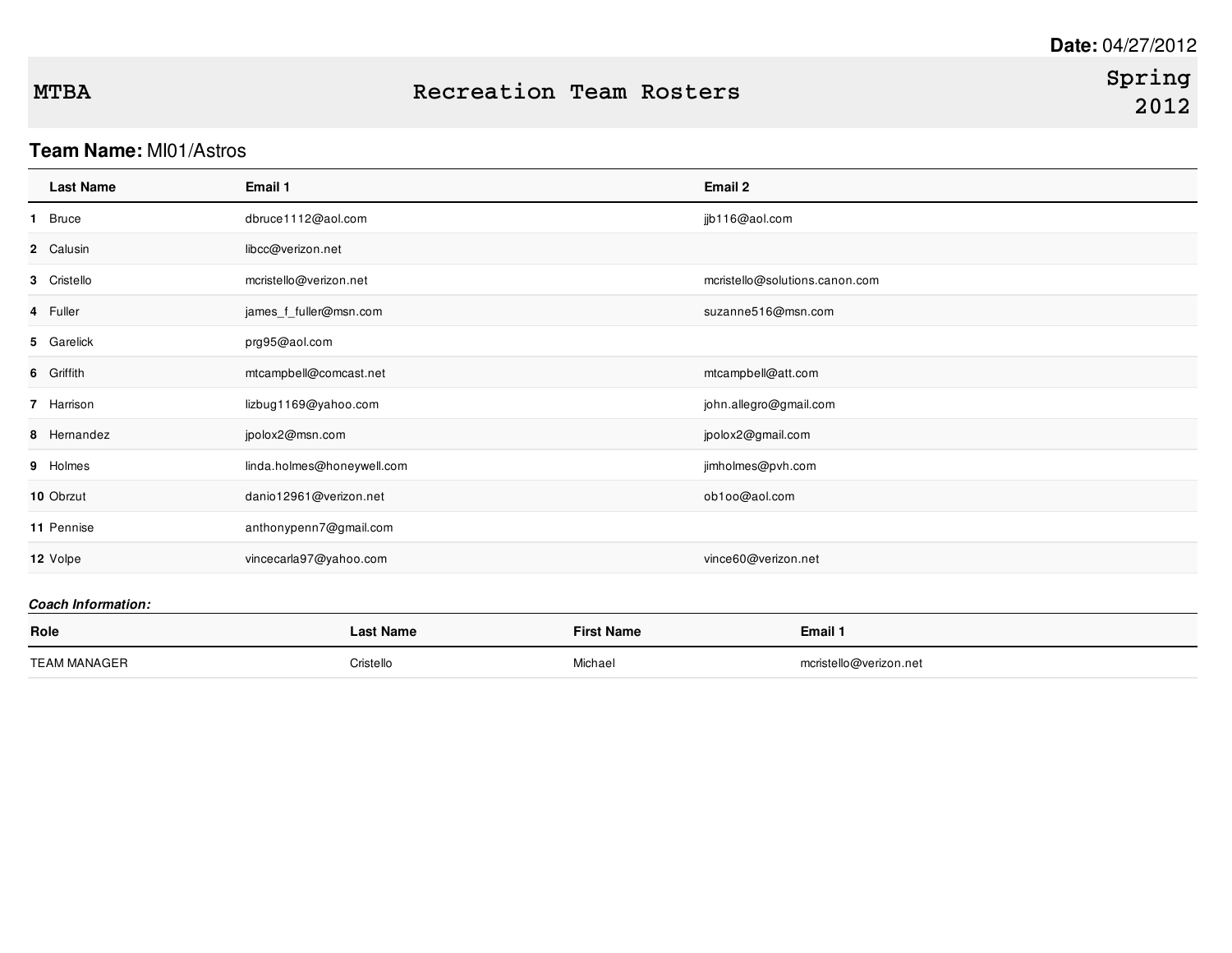### **Team Name:** MI02/Athletics

| <b>Last Name</b> | Email 1                 | Email 2                  |
|------------------|-------------------------|--------------------------|
| 1 Daus           | ymshelanu@aol.com       | ymshelanu@aol.com        |
| 2 Elbasan        | jelbasan@mac.com        | reel21@mac.com           |
| 3 Elia           | ame7773@verizon.net     |                          |
| 4 Fitzgerald     | jilld0628@yahoo.com     |                          |
| 5 Fitzgerald     | jilld0628@yahoo.com     |                          |
| 6 Govil          | guptaso@yahoo.com       | govilas@yahoo.com        |
| 7 Ko             | tkomaster@gmail.com     | jungyoonko@gmail.com     |
| 8 Louro          | robert_louro@yahoo.com  | lisalouro@comcast.net    |
| 9 Naimo          | cherylnaimo@verizon.net | cherylnaimo@verizon.net  |
| 10 Sher          | sherfamily@me.com       | msher@me.com             |
| 11 Siegel        | pjsiegel1@comcast.net   | rupasiegel12@comcast.net |
|                  |                         |                          |

| Role         | Last Name | <b>First Name</b> | Email 1               |
|--------------|-----------|-------------------|-----------------------|
| TEAM MANAGER | Siegel    | Paul              | pjsiegel1@comcast.net |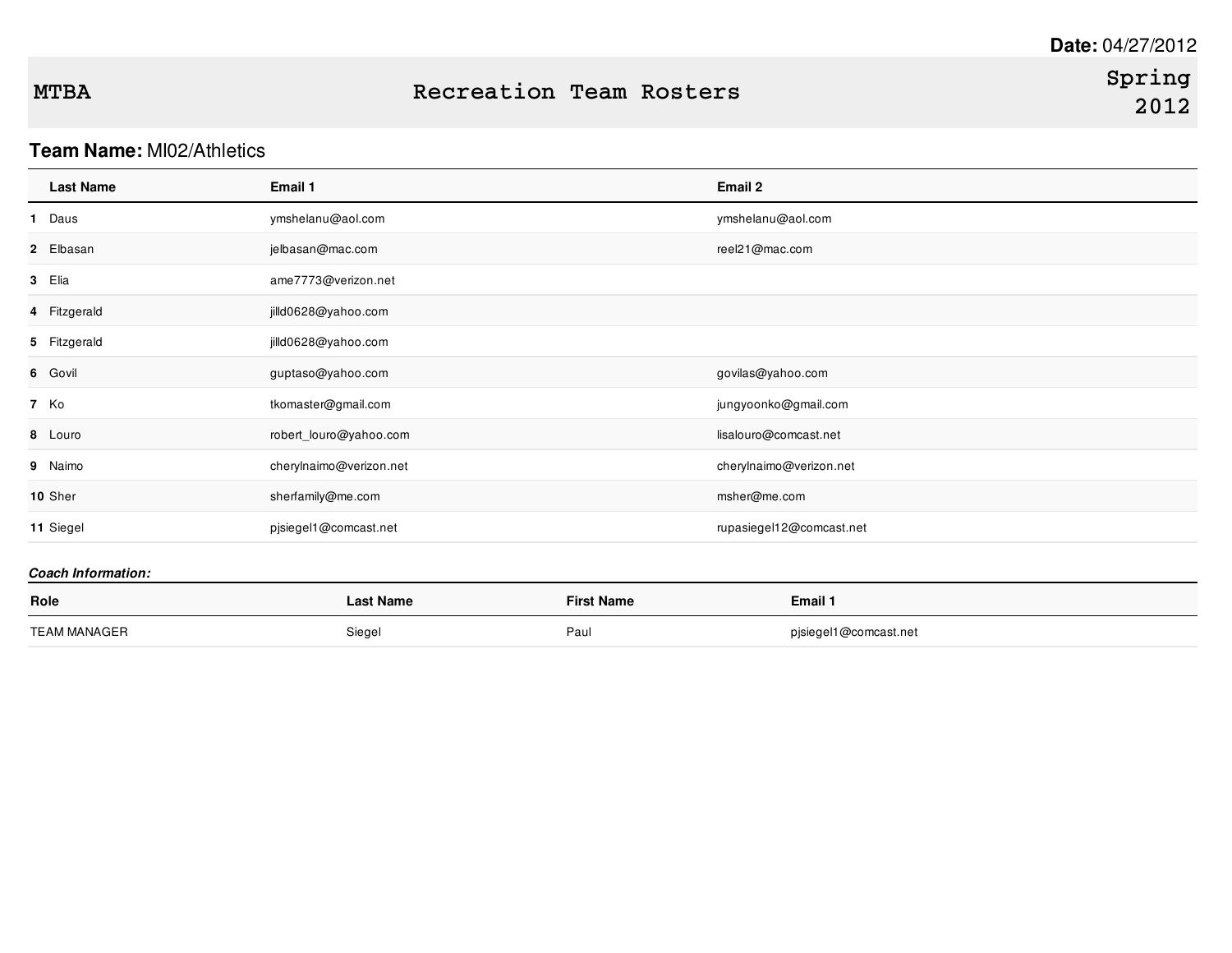### **Team Name:** MI03/Cardinals

| <b>Last Name</b> | Email 1                     | Email 2                         |
|------------------|-----------------------------|---------------------------------|
| 1 Albrecht       | hpalbrecht@yahoo.com        | jcalbrecht@yahoo.com            |
| 2 Cary           | ToniAnnCary@yahoo.com       | ToniAnnCary@yahoo.com           |
| 3 Dougherty      | jgdougherty@yahoo.com       | joseph.dougherty@wellsfargo.com |
| 4 Fiordaliso     | joseph.fiordaliso@yahoo.com |                                 |
| 5 Herrmann       | mjhzx6@yahoo.com            |                                 |
| 6 Hoagland       | mhoagland@comcast.net       |                                 |
| 7 Morales        | juancmorales61@aol.com      | debdambr@aol.com                |
| 8 Segledi        | JOHN@METROTC.COM            |                                 |
| 9 Todaro         | dnltodaro@aol.com           |                                 |
| 10 Urbanik       | rurbanik@its.jnj.com        |                                 |
| 11 Waynor        | pwaynor@comcast.net         | ewaynor@hotmail.com             |

| Role         | <b>Last Name</b> | <b>First Name</b> | Email 1          |
|--------------|------------------|-------------------|------------------|
| TEAM MANAGER | Herrmann         | Marty             | mjhzx6@yahoo.com |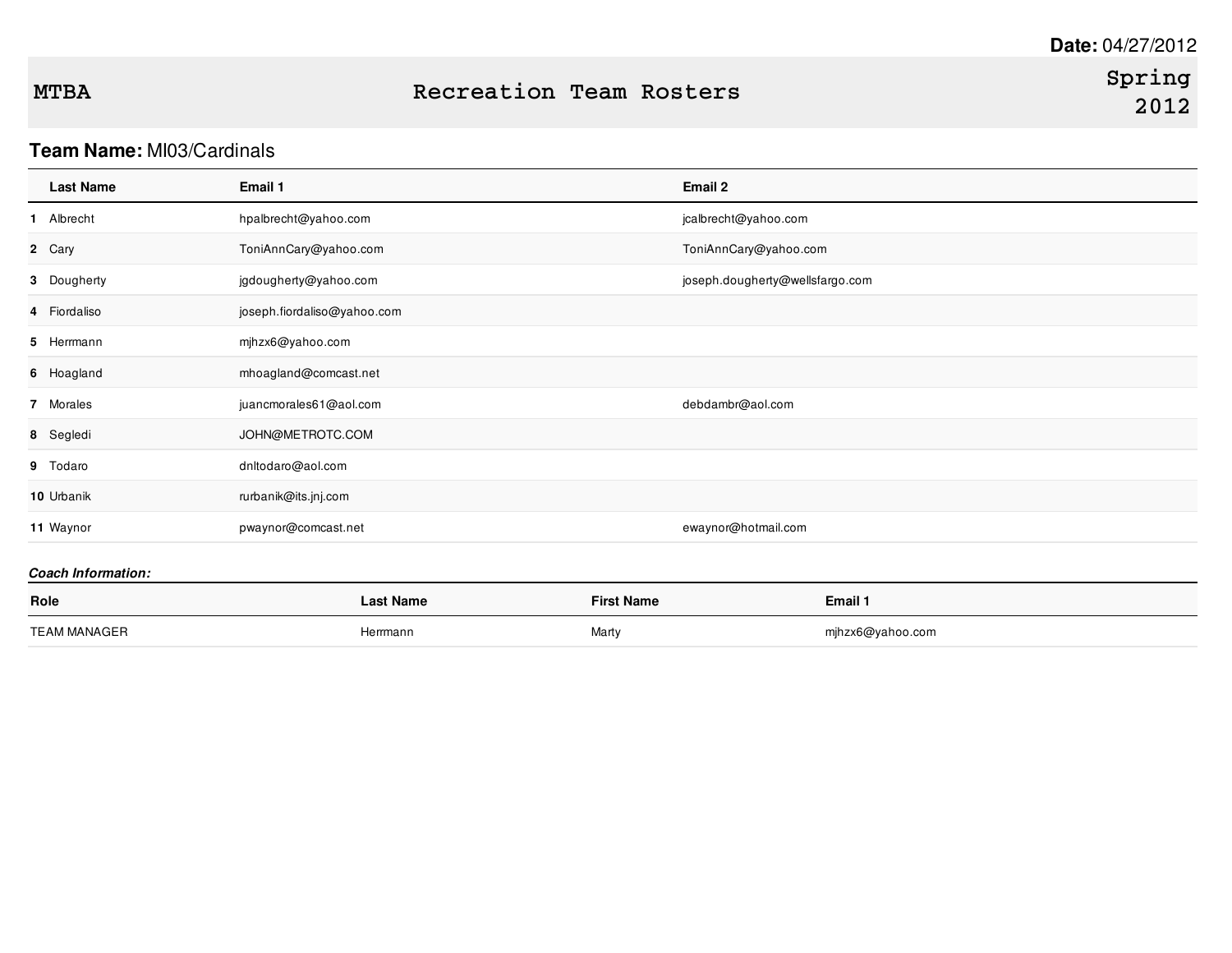# **Team Name:** MI04/Cubs

| <b>Last Name</b> | Email 1                  | Email 2                   |
|------------------|--------------------------|---------------------------|
| 1 Bell           | rmrt111999@yahoo.com     |                           |
| 2 Berecsky       | sberecsky@verizon.net    | kberecsky@verizon.net     |
| 3 Bufano         | j.bufano@comcast.net     |                           |
| 4 Burghardt      | Jburghardt1@verizon.net  | riru1618@verizon.net      |
| 5 Cerniglia      | patrickc@aetg.net        | pgcerniglia@aol.com       |
| 6 Maglio         | fmaglio817@comcast.net   | dlmserinc@aol.com         |
| 7 Muro           | murotrading@yahoo.com    |                           |
| 8 Muro           | murotrading@yahoo.com    |                           |
| 9 Salvesen       | jliu89@hotmail.com       | howard.salvesen@gmail.com |
| 10 Slover        | treeslover@comcast.net   | jdslover@gmail.com        |
| 11 Torsiello     | torsiello152@verizon.net |                           |
|                  |                          |                           |

| Role         | <b>Last Name</b> | <b>First Name</b> | Email 1               |
|--------------|------------------|-------------------|-----------------------|
| TEAM MANAGER | Berecsky         | Steven            | sberecsky@verizon.net |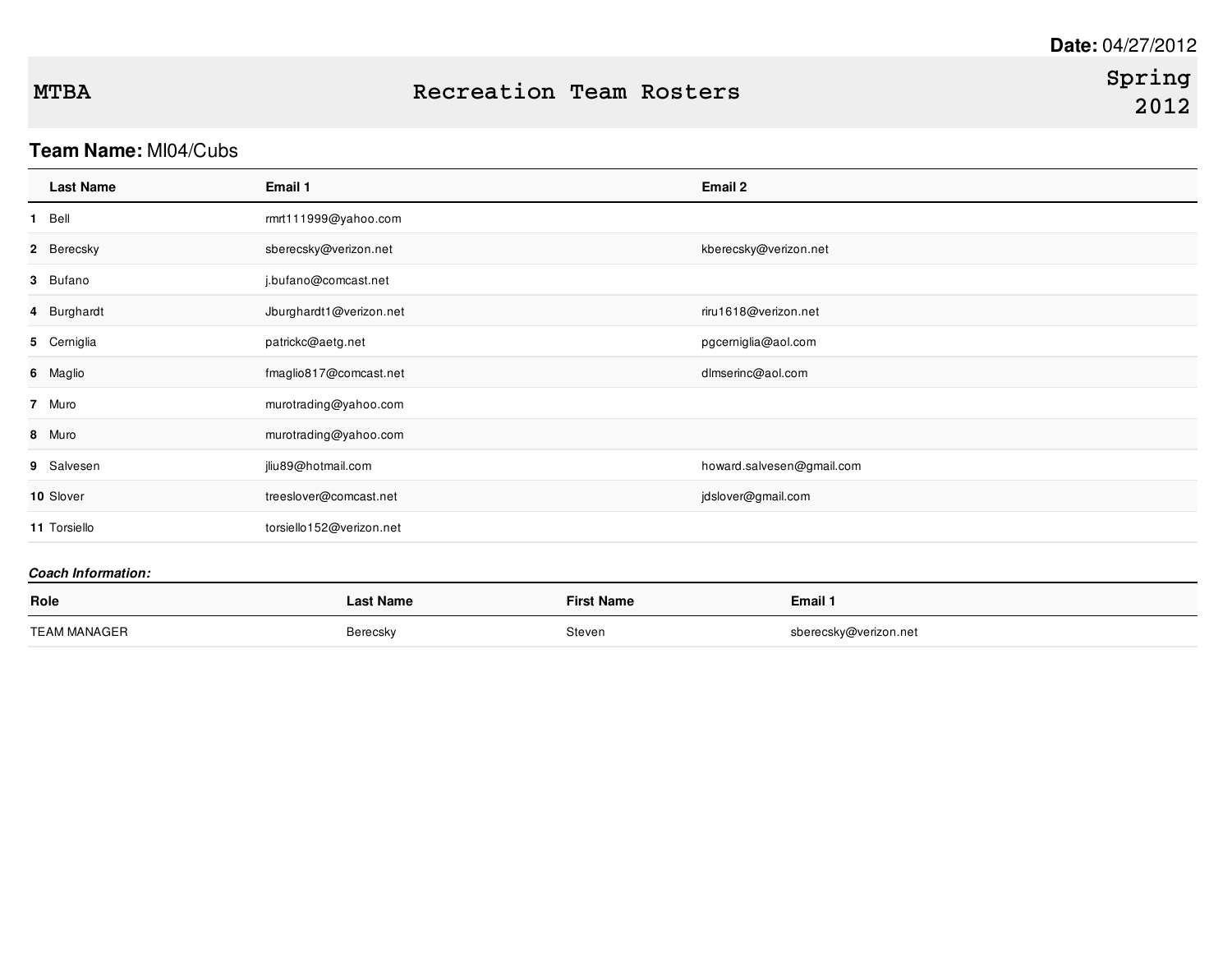## **Team Name:** MI05/Mets

| <b>Last Name</b>          | Email 1                  |                   | Email 2                     |
|---------------------------|--------------------------|-------------------|-----------------------------|
| 1 Dancyger                | lisadancyger@verizon.net |                   |                             |
| 2 Devito                  | bLDevito@aol.com         |                   | bagelboy99@aol.com          |
| 3 Dinatale                | Pam13d@yahoo.com         |                   |                             |
| 4 Higgins                 | Rhiggins@verizon.net     |                   | chrissyhiggins1@verizon.net |
| 5 Malanga                 | malanga21@gmail.com      |                   | malanga18@gmail.com         |
| 6 Mayo                    | TacPac24@gmail.com       |                   | yelliemayo@aol.com          |
| 7 McCabe                  | gjmhos@verizon.net       |                   |                             |
| 8 McCauley                | PPG11@VERIZON.NET        |                   |                             |
| 9 McDermott               | MMcderm3@ethus.jnj.com   |                   |                             |
| 10 McHugh                 | njlmchugh@verizon.net    |                   | njsmchugh@verizon.net       |
| 11 Thapar                 | stpharm@yahoo.com        |                   | stmusic99@yahoo.com         |
| <b>Coach Information:</b> |                          |                   |                             |
| Role                      | <b>Last Name</b>         | <b>First Name</b> | Email 1                     |

TEAM MANAGER **Manufacture Contract Contract McCauley** McCauley Jim Jim Department of PPG11@VERIZON.NET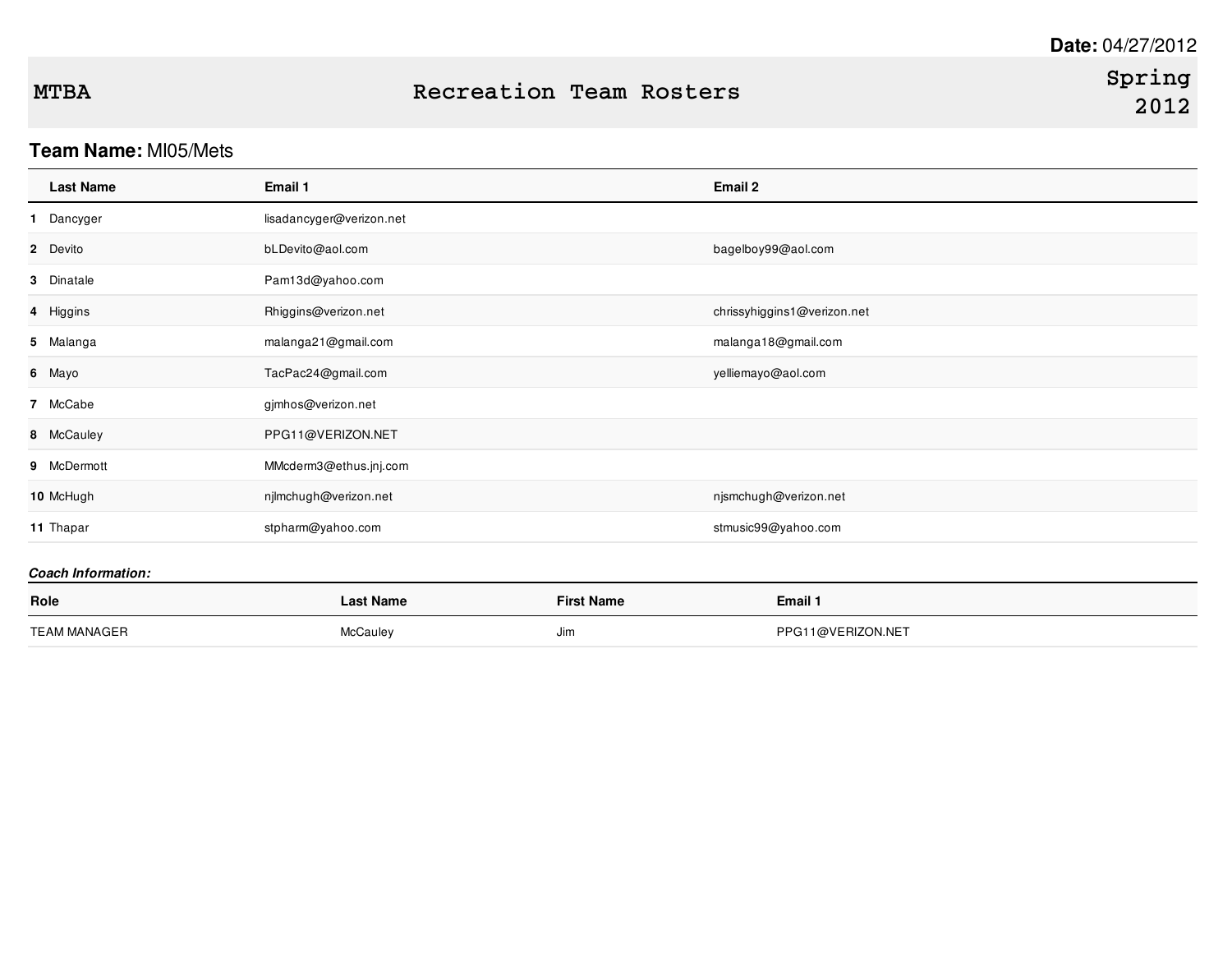# **Team Name:** MI06/Orioles

| <b>Last Name</b> | Email 1                  | Email 2                |
|------------------|--------------------------|------------------------|
| 1 Addeo          | chrisssy7@gmail.com      |                        |
| 2 Boulogne       | sboulogne@verizon.net    | rboulogne@verizon.net  |
| 3 Bruno          | Rxbruno@aol.com          |                        |
| 4 Butkiewicz     | EBUTKIEWICZ@VERIZON.NET  |                        |
| 5 Carlin         | bcarlin@nba.com          |                        |
| 6 Fordham        | aprilfordham@comcast.net | tomfordham@comcast.net |
| 7 Goldberg       | dgoldberg@grinmail.com   | stineski@gmail.com     |
| 8 Hofacker       | danhofacker@verizon.net  | lhofacker@verizon.net  |
| 9 Lebow          | slebow@comcast.net       | ubman713@comcast.net   |
| 10 Skurbe        | Crskurbe@yahoo.com       |                        |
| 11 Zappone       | anrzap@aol.com           |                        |

| Role         | ∟ast Name  | <b>First Name</b> | Email 1            |
|--------------|------------|-------------------|--------------------|
| TEAM MANAGER | Lebow<br>. | Scott             | slebow@comcast.net |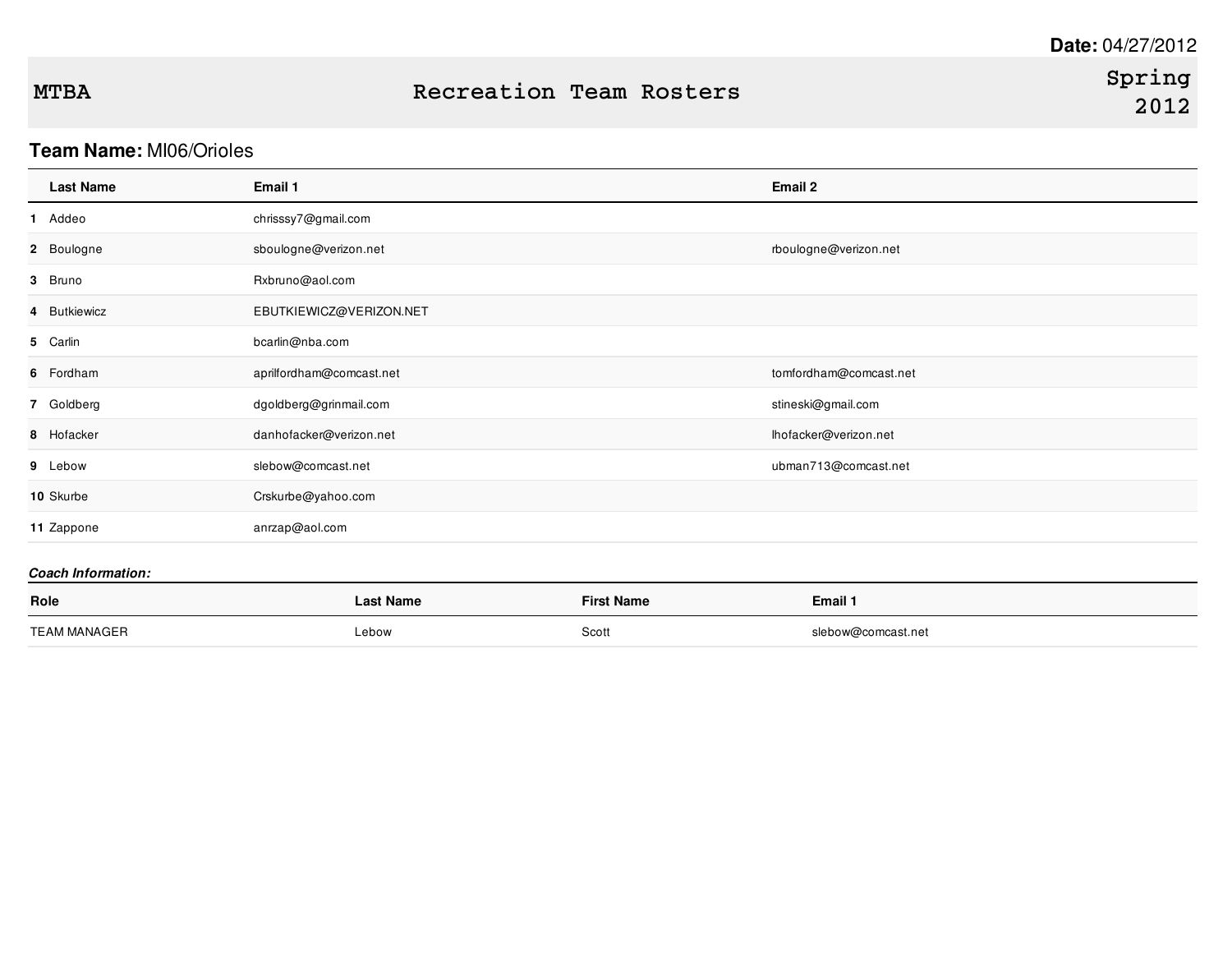## **Team Name:** MI07/Phillies

| <b>Last Name</b> | Email 1                        | Email 2                  |
|------------------|--------------------------------|--------------------------|
| 1 Daly           | holly102598@verizon.net        |                          |
| 2 Folgore        | mfolgore@harrisinteractive.com | zer300@msn.com           |
| 3 Kolavitch      | hkolavi689@aol.com             | john_k689@yahoo.com      |
| 4 Lockwood       | tracylock@verizon.net          | patrick.lockwood@bbh.com |
| 5 Loschiavo      | losch00@aol.com                | m2cute67@aol.com         |
| 6 Mindiak        | dmindiak@optonline.net         | m.mindiak@verizon.net    |
| 7 Moss           | moss4@comcast.net              | jamoss@vertisinc.com     |
| 8 Regen          | jregen7243@yahoo.com           | ckirshner@aol.com        |
| 9 Sicola         | MISSDP@AOL.COM                 | PAUL2864@AOL.COM         |
| 10 Steele        | abcsteele@yahoo.com            |                          |
| 11 Vassallo      | apv1969@aol.com                | tonyvas1969@comcast.net  |

| Role         | <b>Last Name</b> | First Name | Email 1               |
|--------------|------------------|------------|-----------------------|
| TEAM MANAGER | Lockwood         | Patrick    | tracylock@verizon.net |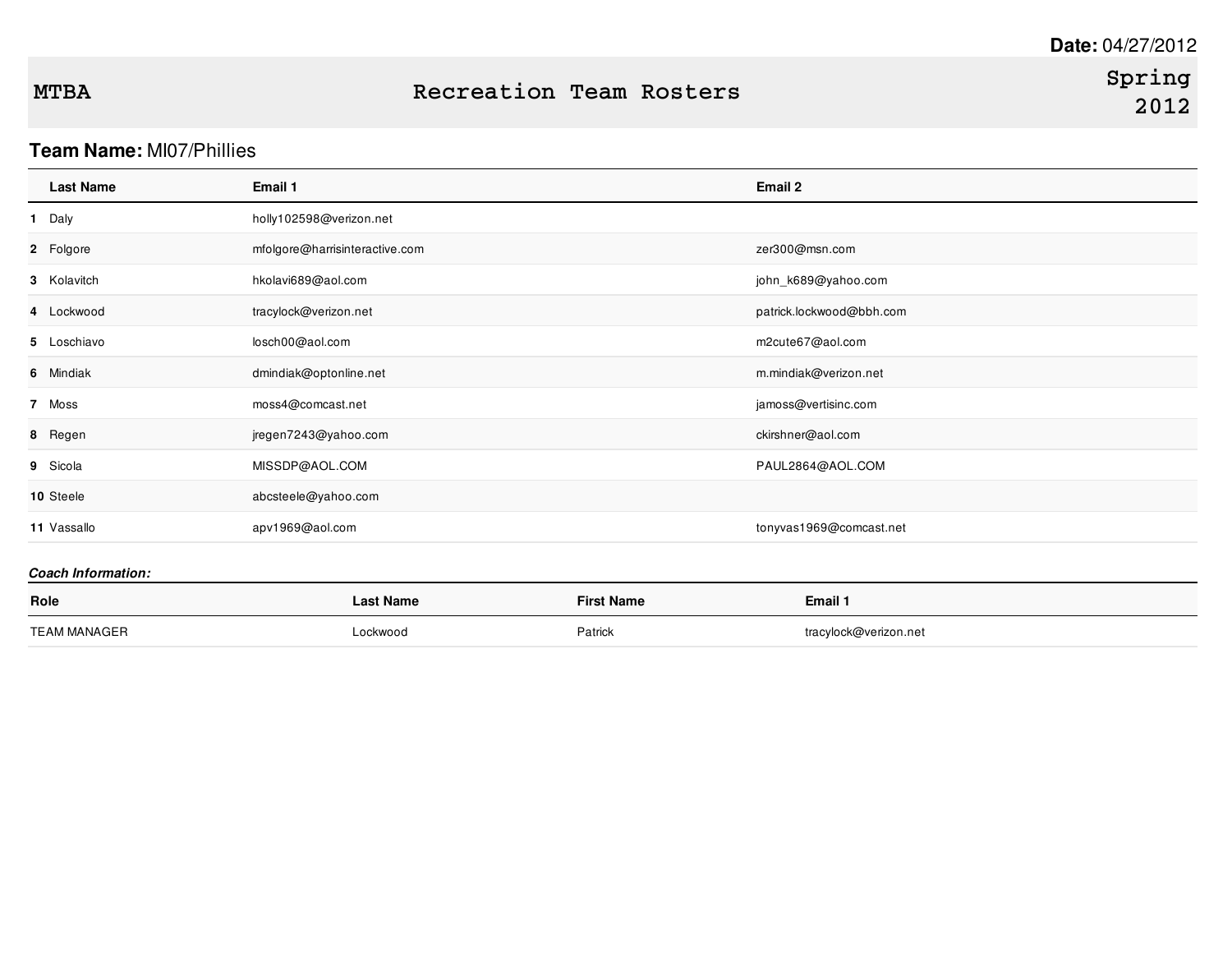# **Team Name:** MI08/Rangers

|        | <b>Last Name</b> | Email 1                    | Email 2                    |
|--------|------------------|----------------------------|----------------------------|
| 1 Allo |                  | ecallo@verizon.net         | eallo@verizon.net          |
|        | 2 Beagan         | beaganbaseball@comcast.net |                            |
|        | 3 Cirlincione    | danacirl@verizon.net       |                            |
|        | 4 D'Amore        | eedamore@msn.com           |                            |
|        | 5 Fanelli        | Mf11672@yahoo.com          | Cfanelli1119@comcast.net   |
|        | 6 Giudice        | maryanngiudice@verizon.net | maryanngiudice@verizon.net |
|        | 7 Gorhan         | aaronjg73@msn.com          | aaronjg73@msn.com          |
|        | 8 Powell         | LISAP410@AOL.COM           |                            |
|        | 9 Robison        | cnaraine@verizon.net       | knaraine@verizon.net       |
|        | 10 Tallerico     | ftallerico@aol.com         | ltallerico@verizon.net     |
|        | 11 Walter        | love2alexa@aol.com         |                            |
|        |                  |                            |                            |

| Role         | Last Name | <b>First Name</b> | Email 1                    |
|--------------|-----------|-------------------|----------------------------|
| TEAM MANAGER | Beagan    | Laurie            | beaganbaseball@comcast.net |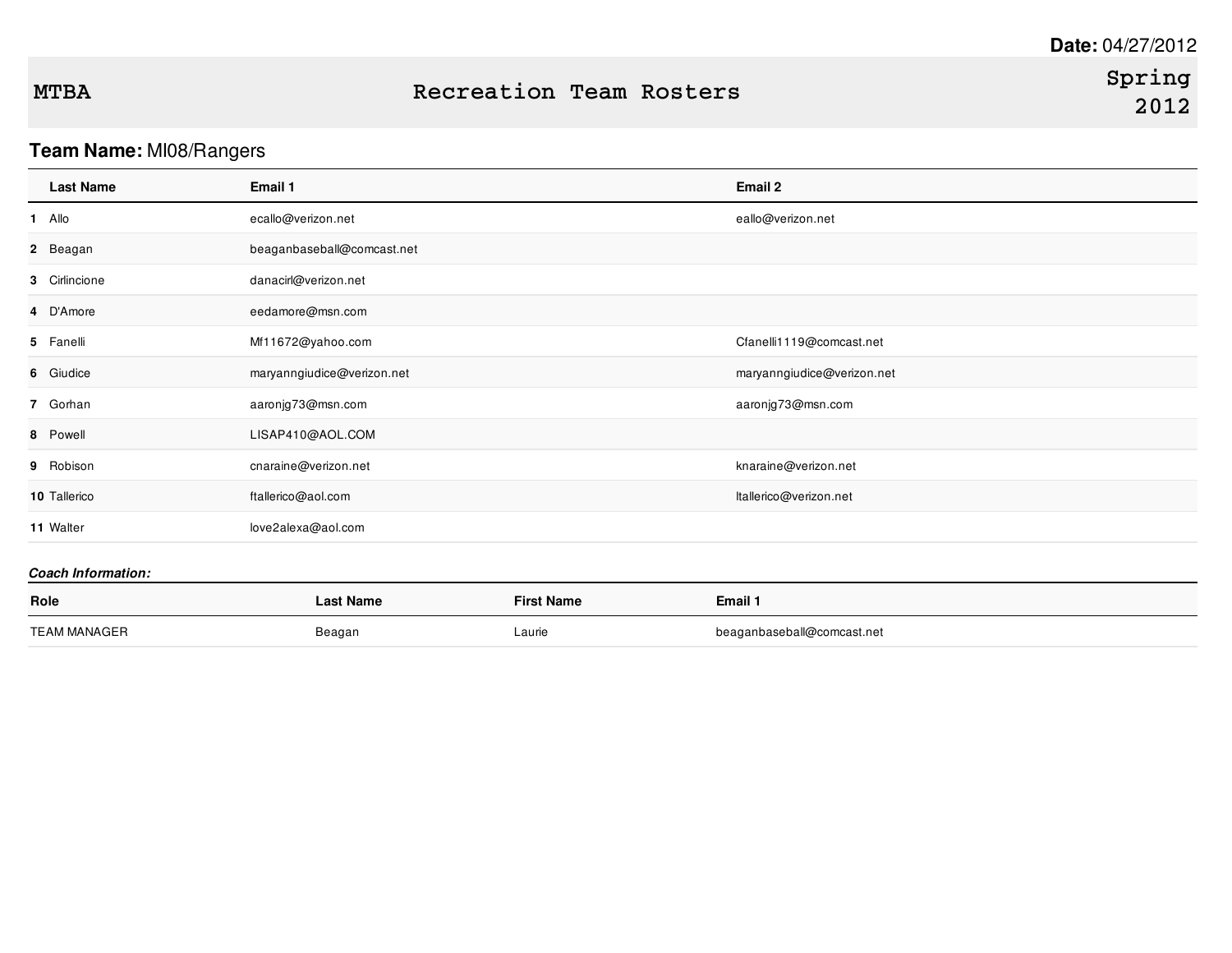# **Team Name:** MI09/Red Sox

| <b>Last Name</b> | Email 1                    | Email 2                 |
|------------------|----------------------------|-------------------------|
| 1 Dolce          | kato3650@verizon.net       |                         |
| 2 Estavillo      | confirmations@verizon.net  |                         |
| 3 Femandez       | rsfern1995@yahoo.com       | rfernandez@aisgrp.com   |
| 4 Goetz          | leelee1125@yahoo.com       | pgoetz@bloomberg.net    |
| 5 Goldberg       | tjenni9201@aol.com         | steve@goldbergglass.com |
| 6 Hyjack         | rich@hyjack.com            |                         |
| 7 Liu            | lindalininmonroe@yahoo.com |                         |
| 8 Manning        | ckmanning@verizon.net      |                         |
| 9 Palekar        | jpalekar@gmail.com         | sjaising@gmail.com      |
| 10 Shukla        | sejalshukla@yahoo.com      | kartik385@yahoo.com     |
| 11 Tepedino      | mtepedino@comcast.net      | mike.tepedino@gmail.com |

| Role                | Last Name | First Name | Email 1            |
|---------------------|-----------|------------|--------------------|
| <b>TEAM MANAGER</b> | Goldberg  | Stephen    | tjenni9201@aol.com |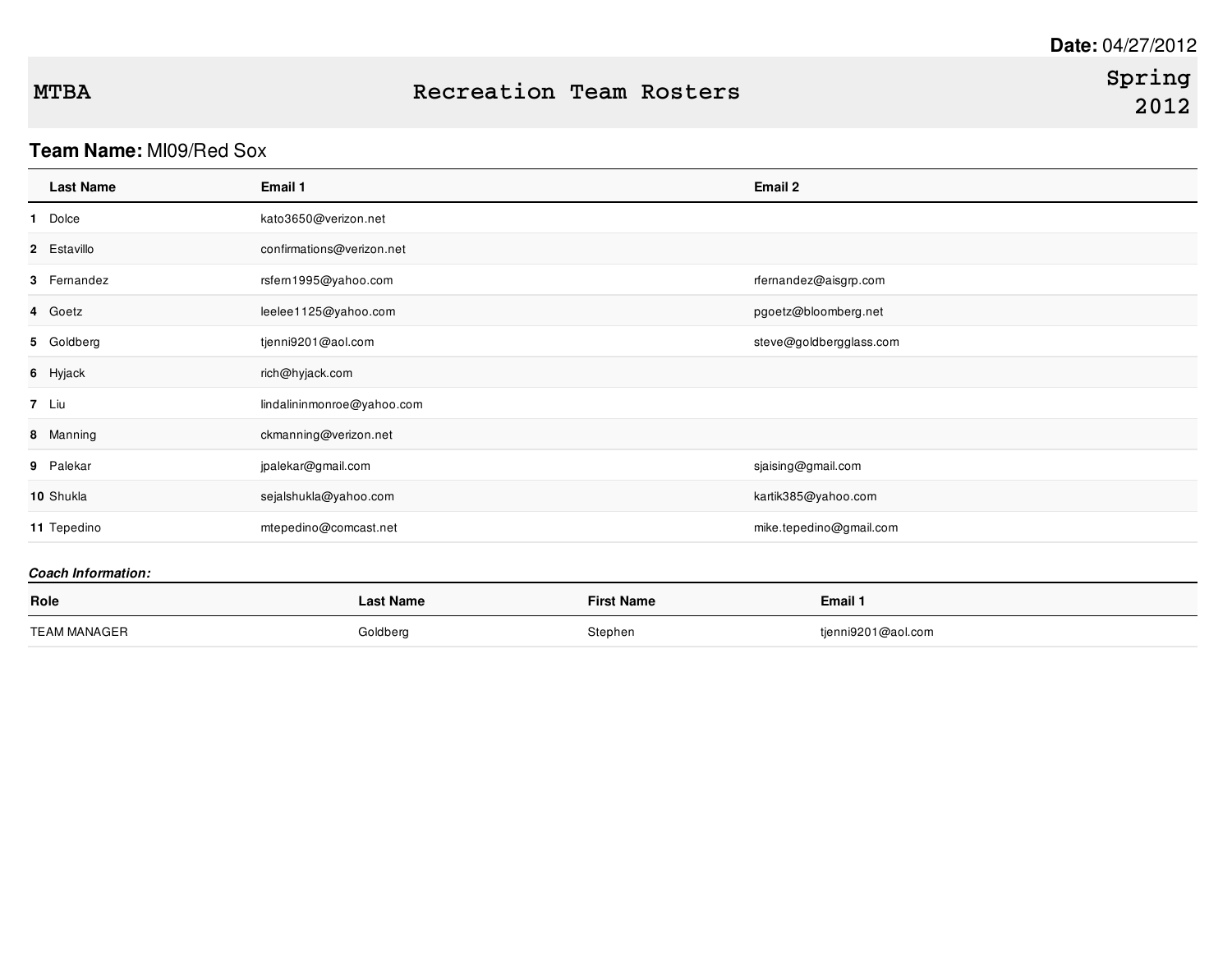# **Team Name:** MI10/Royals

| <b>Last Name</b> | Email 1                   | Email 2                   |
|------------------|---------------------------|---------------------------|
| 1 Aftel          | carter1025@verizon.net    |                           |
| 2 Barsa          | boopja@comcast.net        | pbarsa@msn.com            |
| 3 Gagliardi      | gags2002@comcast.net      | sgagliardi10@comcast.net  |
| 4 Horowitz       | scotthorowitz23@gmail.com | terrihorowitz23@yahoo.com |
| 5 McLaughlin     | joemac@comcast.net        | joemacpfs@gmail.com       |
| 6 Melnick        | melnickdm161@comcast.net  |                           |
| 7 Pandolfi       | zachdean@comcast.net      | mpandolfi@comcast.net     |
| 8 Prinzivalli    | salsroma@yahoo.com        |                           |
| 9 Rudnick        | BAMR1969@yahoo.com        | BRudnick@nbtschools.org   |
| 10 Weiss         | laurwss@yahoo.com         | laurwss@yahoo.com         |
| 11 Zito          | coad40@aol.com            |                           |
|                  |                           |                           |

| Role         | Last Name | <b>First Name</b> | Email 1                |
|--------------|-----------|-------------------|------------------------|
| TEAM MANAGER | Aftel     | Laura             | carter1025@verizon.net |